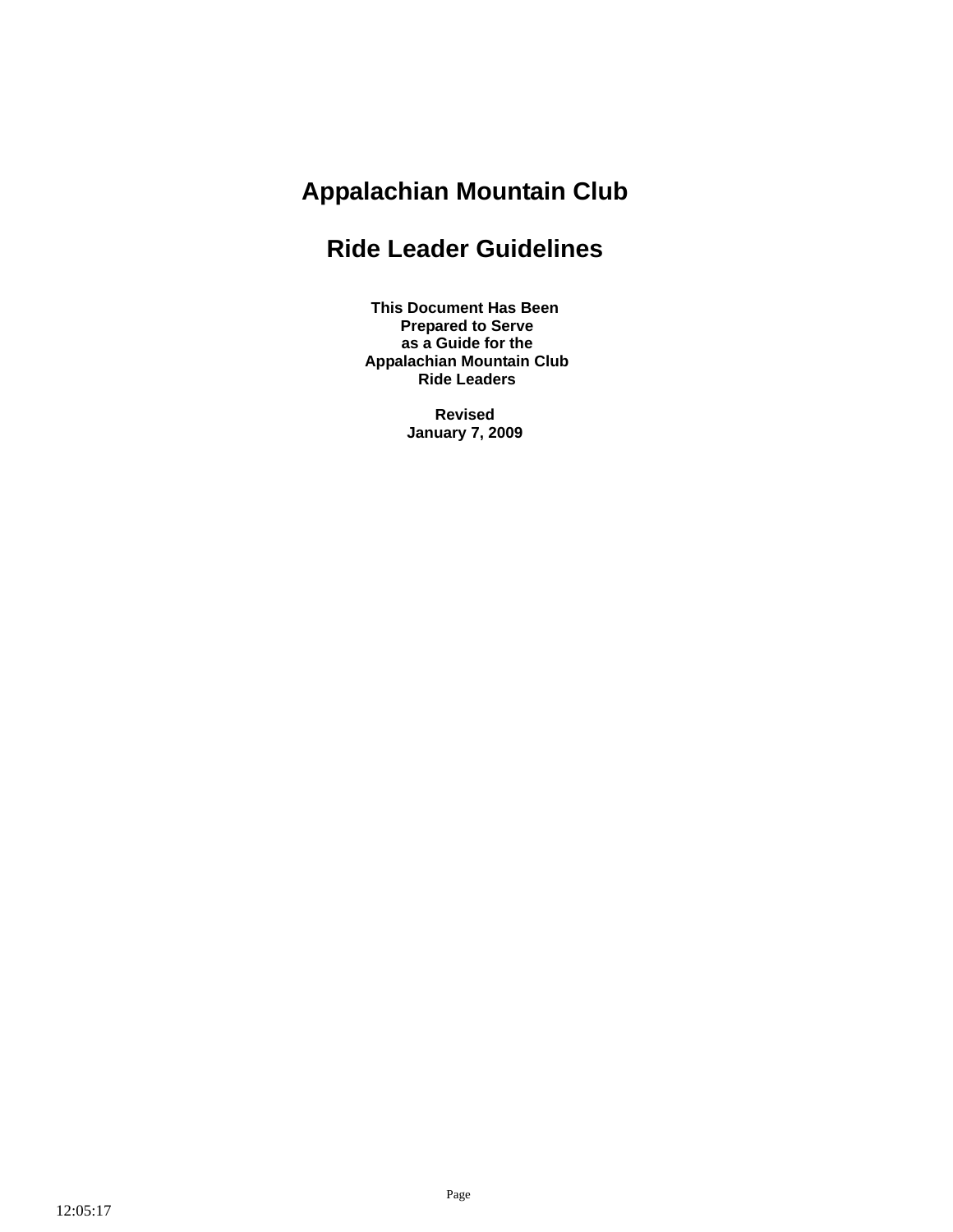#### **Introduction**

Although we use the title **Ride Leader**, it might be more accurate to think of yourself as the **Ride Organizer**. You are expected to plan, organize, and start your ride. Depending on the size of the group and riding conditions, you may want to recruit others to help you with activities like passing out cue sheets, welcoming riders, asking non-members to sign the liability waiver and consider joining the club, giving the safety talk, starting small groups of differing speeds, and so on. Note that all AMC Ride Leaders are required to wear a helmet when acting as leader on a ride. This is to promote good safety practice and set an example for riders.

#### **A. Planning a Ride**

This is the one day you ride for the group, not for yourself. Be aware of your responsibility to the club and all the *other riders depending on you.*

#### 1. **Route Selection**

- a. Plan your ride as if you have never been in the area before and have no idea where you are. Remember, **you** know your route but others do not. Check your route and cue sheet/map before the date of the ride.
- b. **Plan for large groups** Some of your favorite routes may be fine for a small group of riders but may not be safe for large groups.

Avoid:

- poorly paved roads or those full of pot holes,
- bridges that are blocked so as to force a large group of riders to stop,
- dirt roads.
- routes with excessive left turns.
- fast downhill's with obstructions, intersections or stop signs at the bottom,
- c. **Plan and Know The Route**
	- Keep the short route on easier terrain.
	- Minimize the use of busy, bumpy or sandy roads.
	- Minimize left turns, especially onto busy roads. Consider a clockwise route.
	- Avoid left turns off busy, main roads.
	- Be aware of intersections at busy roads.
	- Choose a lunch stop between 1/2 and 2/3 of the way into the route.
	- Try to plan a common lunch stop for all rides.
	- Determine if and where food, water and toilet facilities are available.

#### **"When you think you know everything about leading a ride you discover you do not."**

#### 3. **Starting Times**

Start time is at the discretion of the Ride Leader. In general, warm weather rides have an earlier start time than cold weather rides. Always plan to end the ride before dusk.

#### 4. **Start Location**

- a. Try to be aware of local community activities the same morning as a ride, such as a pancake breakfast, church bazaar or a local fair. If necessary change the actual location of the start site. Do not conflict with these activities.
- b. **Provide For The Number of Cars You Expect** Be sure the start location has sufficient parking. In the summer months provide adequate parking for the about 10-20 cars without affecting local parking and community activities. Avoid town centers without a large municipal lot. Avoid small shopping centers with stores that are open on Sunday. In early spring or late fall you can arrange for fewer cars.
- c. **Provide a safe and legal entrance** onto the roadway for bicycles at the ride start.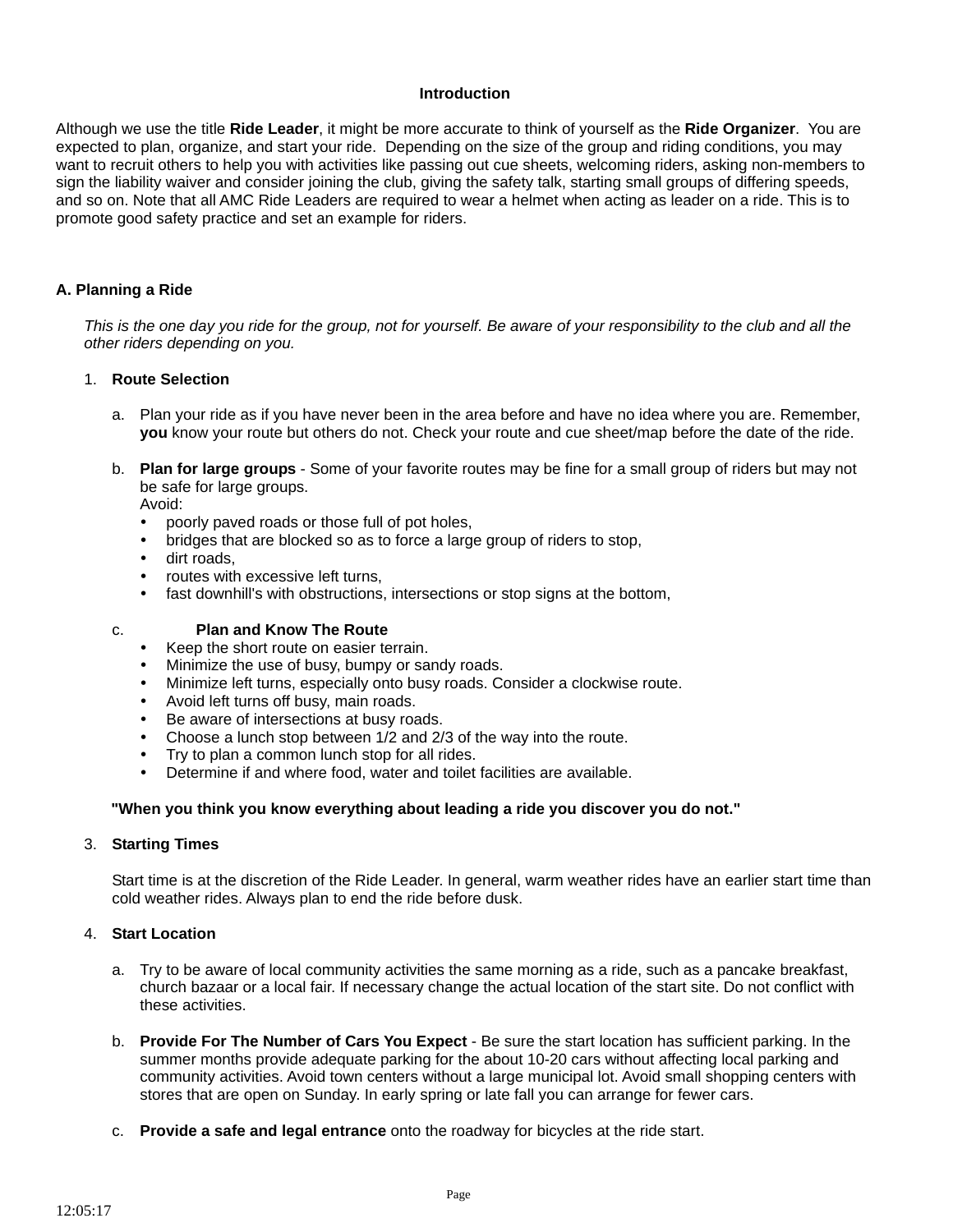d. **Town Parking Restrictions** - Do not use town centers or small municipal lots for rides. Obtaining permits is strongly recommended for public schools and other public lots. Most towns have a school administration office.

It may be necessary to notify the Safety Officer of the local Police Department that we are using a particular facility in the town. Many towns now require a permit just so they are aware of a gathering of a large group.

- e. **Notify Local Police** that we are starting a bicycle ride in their town. Because we are a "tour," not a race or a parade, and use public roads we cannot be stopped nor do we need any sort of permit. Most local police appreciate knowing of such a large group. See sample letter toward the end of this document.
- f. **Avoid a Left Turn Out of The Lot** If the ride starts from a parking lot on a heavily trafficked road avoid large groups turning across the traffic without a traffic light.
- 5. **Post-Ride Gatherings**  Post-ride gatherings are encouraged. Typically, these are simple affairs with soft drinks, chips, cookies, and so on. Some leaders have small BBQs with hot dogs and hamburgers. All gatherings are expected to be self-funding. Leaders should spend modestly and do as much of the purchasing as possible last-minute when you have a better idea of the weather for that day. Contributions should be collected from attendees, typically with a helmet that has a small sign affixed, stating its purpose. Leaders might even want to indicate a suggested contribution amount.
- 6. **Invitational Ride**  The AMC invites another organization to join an AMC ride led by an AMC leader. All riders must sign the AMC release and liability waiver.

## **B. MAPS/CUE SHEETS**

1. Use a map that is legible and will allow a local resident to direct the rider back onto the route. Avoid hand drawn maps because they do not show side streets.

## **D. CUE SHEETS**

- 1. If you are preparing a cue sheet with mileage designations, specify the mileage readings to .1 mile as recorded on your own bike computer.
- 2. A cue sheet with no mileage readings is better than inaccurate readings or estimates. If you are referencing street names be sure the street signs are actually in place. "Left turn onto Smith Street" is useless if there is no sign for Smith Street.
- 3. Note major landmarks when applicable. They help people confirm their location.
- 4. Use all street names, and in the case of a missing sign, note this as well. The reason for the street name in this case is that if it appears at another point on the particular roadway riders will be able to confirm they are on the correct route.

See The attached section on cue sheets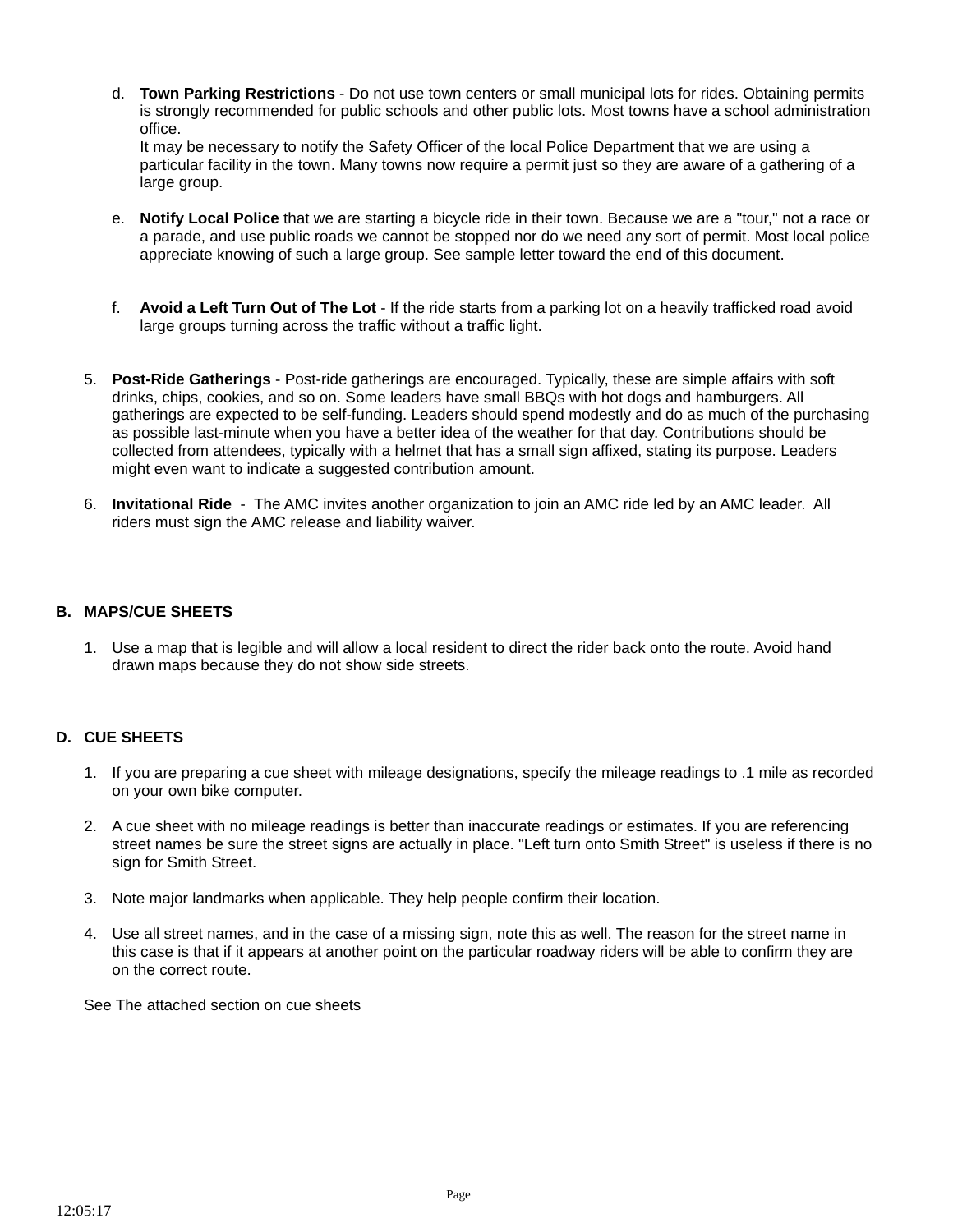# **Day of the Event**

## **A. Be sure your have enough maps or cue sheets for the expected size of the group.**

### **B. Arrive early to coordinate pre-ride activities.**

- 1. Be sure sufficient parking is available. If necessary designate someone to direct riders as to where to park if it is not immediately apparent.
- 2. Be available to answer questions about the ride, mileage, lunch stops, food, etc. Point out trash receptacles if they are on the site.
- 3. Leave yourself "space" and time to formulate your pre-ride speech.
- 4. Be sure maps/cue sheets are handed out by yourself or a designated individual.
- 5. Ask all riders to sign the liability waiver, and offer them AMC brochures with membership applications. Ask if they need any help understanding group.

#### **C. Pre-Ride Talk**

#### *This three part procedure must be followed for maximum effectiveness. Do not be afraid to ask assistance from other ride leaders.*

1. **Safety Talk** - Maximum 3 minutes.

Welcome everyone on behalf of the AMC. Keep the safety talk brief and to the point. See further suggestions in the next section... **Emphasize that all riders must sign the Liability Waiver**. As a ride leader, you cannot be held responsible for making sure every non-member signs the document, but you must ask for their signature in your pre-ride talk. Completed liability waivers should be sent to the Biking Chair

- 2. **Break** Ask for announcements and notices.
- 3. **Ride Information** Maximum 3 minutes
	- a. *Be Brief*, no one wants to hear about every pot hole and every traffic light. Cover only major points of interest and major problem areas.
	- b. Inform the group of exact route distances and how far it is on each route to the lunch stop. Indicate distances to ride splits.
	- c. Be sure to emphasize any danger spots; such as a turn at the bottom of a downhill.

## **D. Ride Start**

- 1. If the group is small, announce the start and let riders filter out.
- 2. We recommend staggering ride starts for groups exceeding 30 to 40 riders. Staggering your ride start lessens impacts on traffic and is safer. Announce that you will release riders in three groups based on average riding speed: 1) 18 mph and over, 2) 16-17 mph, and 3) under 16 mph. If you prefer, you can simply define the three groups as 1) fast, 2) medium, and 3) casual (or leisurely). Allow a full 90 seconds between group releases. Time this rather than estimating. If you leave it to riders to self-stagger, you'll simply get a steady stream of cyclists departing. You may need to encourage the first group to start, and then encourage the others to wait their turn. Most riders won't deliberately foil the process, but some don't listen carefully and may get confused. Don't be afraid to exercise your leadership skills and be insistent. People will generally respond. Use the time between group releases to provide additional safety/group riding information.
- 3. Leave some cue sheets under the windshield wiper of your or another rider's car, so that late-arrivers can pick one up.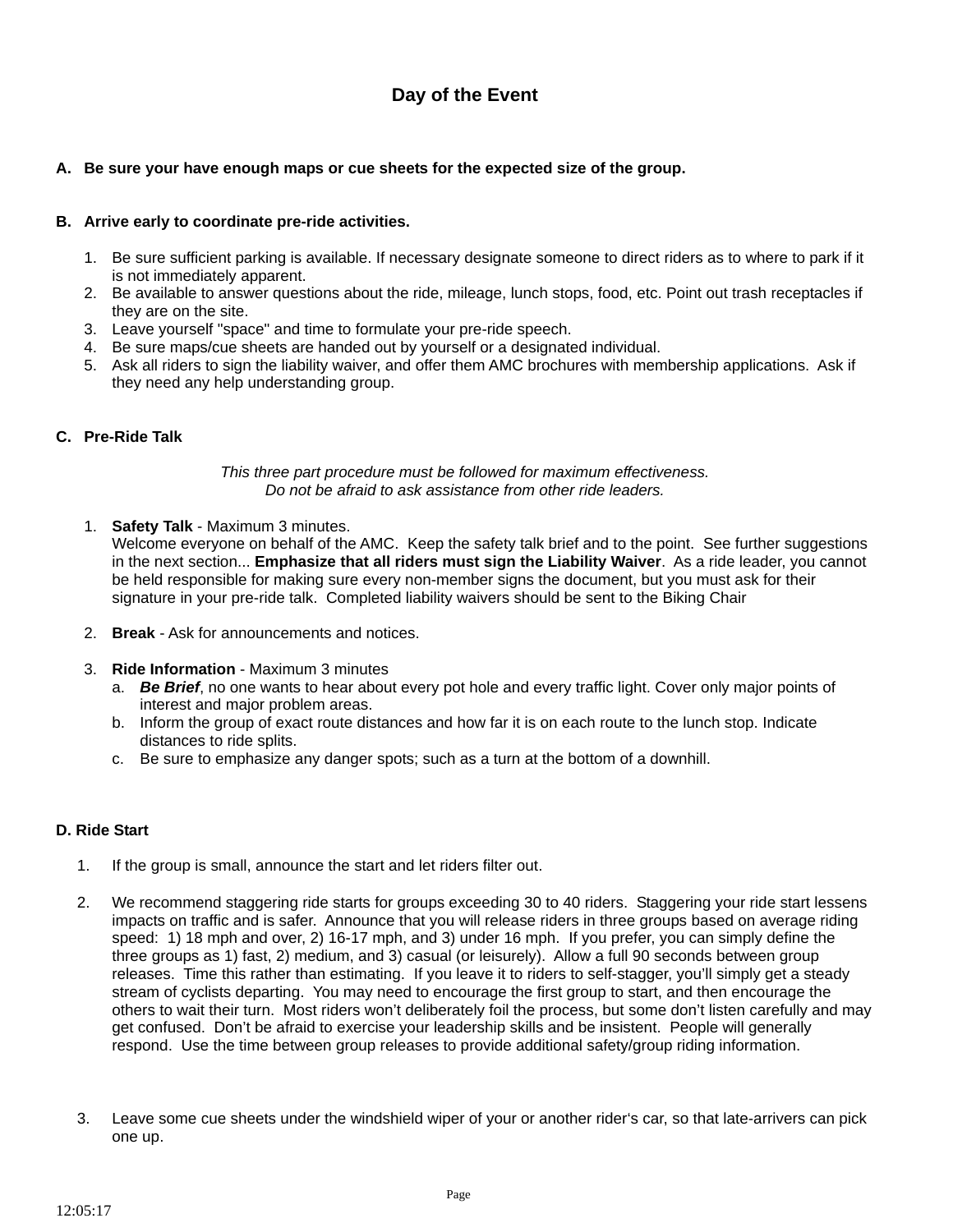# **Pre-Ride Safety Talk**

Both parts of the pre-ride talk, safety and information, should be tailored to the size and type of group assembled. Emphasize the Golden Rule as the smart basis for all safety: Treat other riders and motorists as you would like to be treated.

You have the last and best opportunity to promote safe, courteous, and lawful behavior on your ride. Focus on one or two points that are important to you, and really drive them home. We suggest focusing on 1) getting single file quickly each time a motorist approaches, and 2) yielding the right of way in intersections (unless, of course, the rider has the right of way). Too often, riders will enter an intersection simply because the riders ahead of them do, without determining for themselves that it is safe and lawful to do so. Remember, promoting proper behavior is generally more effective than discouraging improper behavior (i.e., be positive).

## **THE ENTIRE PRE-RIDE PROCEDURE SHOULD TAKE NO LONGER THAN 6-8 MINUTES.**

The talk should proceed in the following manner:

"Hello, my name is  $($   $)$ ".

SHOW OF HANDS - "How many of you are not AMC members or on your first AMC ride? Please come up here and sign our insurance waiver. All members and non-members must sign a liability waiver" (Offer membership brochures) "We provide these rides at no charge and depend on our membership to fund all our activities."

**Points to Cover** (focus on one or two points—briefly mention one or two others)

- **BE LEGAL** On bikes we are subject to the same laws as motorists, including observing red lights, stop signs and one-way streets. Obey all traffic laws: stop signs, traffic lights, pedestrian crosswalks, blocking "right turn on red" traffic lanes, etc.
- **PAY ATTENTION** to all road conditions, traffic, other riders
- **SIGNAL YOUR INTENTIONS** Use hand and voice signals for all your moves. Yell out "stopping," "slowing," "passing," "left turn", etc. Let other riders in your group know what is happening.
- CALL OUT CONDITIONS Sand, Runner up, Dog, Horse, etc. Use hand signals as well whenever it is safe to do so. Point out road hazards to riders behind you.
- y **OVERTAKING AND APPROACHING CARS** Riders near the rear of a group should call out, "Car back!" when any vehicle is approaching from behind. Riders near the front of a group should call out "Car Up!" when any vehicle is approaching from the front. Be courteous to motorists and relinquish the right of way. On a narrow road, when you can see it is clear ahead, slow down and move to the far right side of the road to let the vehicle pass.
- **RIDE SINGLE FILE** Stay in single file when there is automobile traffic, not two and three abreast. Communicate with other riders in your group to also do so. Long pace lines are very difficult for motorists to pass. Break up the line if necessary, let the car pass, then rejoin. The Massachusetts state law says that bicyclists must ride single file.
- **DISPLAY SAFETY AND COURTESY** Pass other riders on the left only. Ride on the right side of the road, not in the middle. Call out, "On your left!" to let riders ahead of you know you are behind them and about to pass.
- **MOVE COMPLETELY OFF THE ROADWAY** whenever stopping, even if only briefly. Stop only where traffic approaching from either direction can see you clearly. Be sure all riders in the group move completely off the roadway.
- Group Riding Encourage riders to limit groups to 6-8 riders When more than 6-8 riders are involved in tight groups, there is no improvement in drafting, there is increased risk of accidents among riders, and it is significantly harder for cars to pass the group.
- REMEMBER, in any accident with an automobile, YOU LOSE!!"
- **CLOSING** "We can be an overwhelming presence on the road and in the small communities we pass through. Please help the AMC with our community relations. Make an extra effort to be courteous to one another and to local citizens. Thank you and have a great and safe ride."

*If you have a particular incident or accident to talk about make it short and make your point.*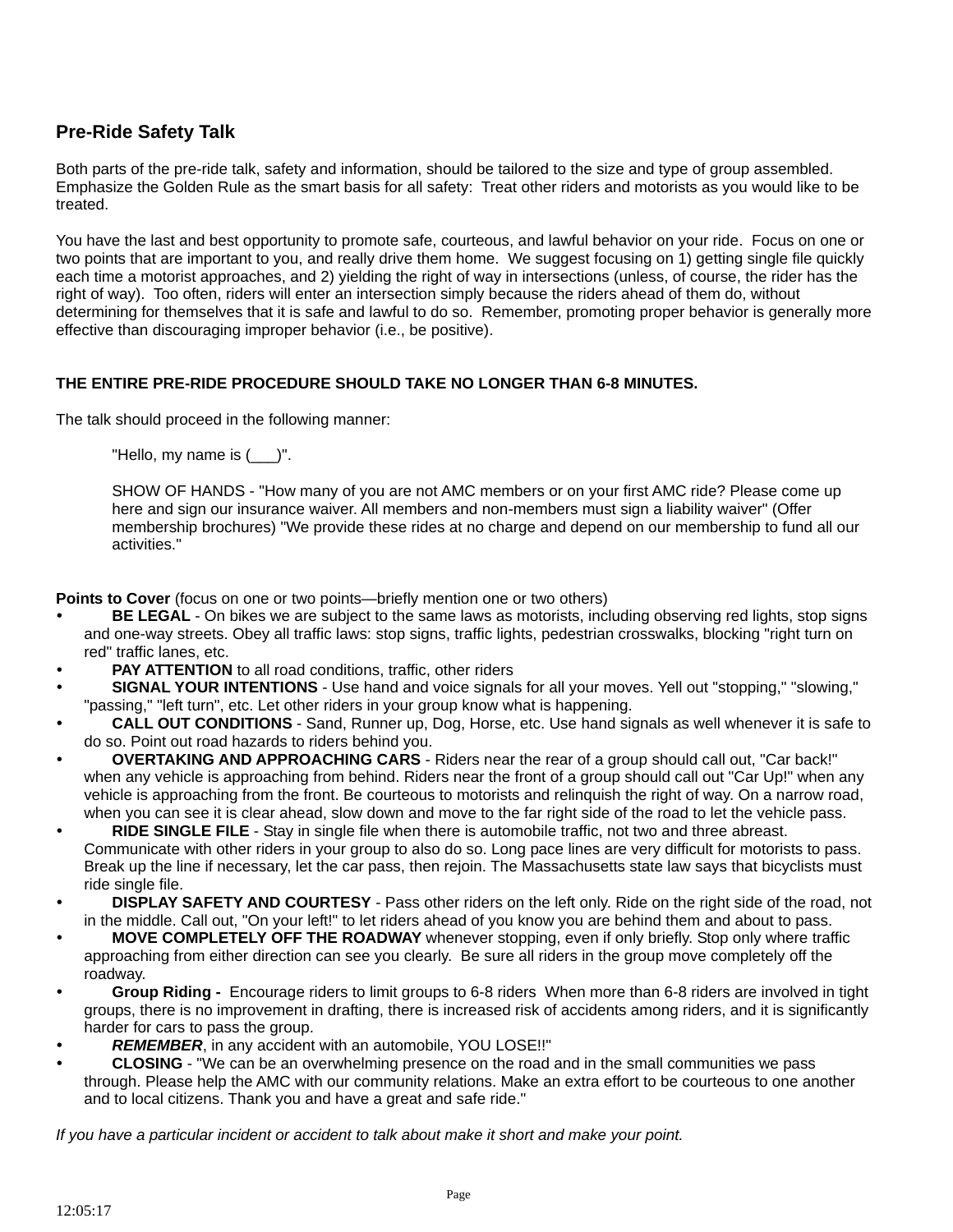**Stress the Following:** Most accidents happen because someone is not paying attention to their surroundings. Be constantly aware of cyclists and motorists behind, in front and beside you. If there are riders behind you and you do something without warning, you may cause an accident.

# **Sample Letter to Police**

April 2, 2009

Rochester Police Department Route 105 Rochester MA

Officers:

The Appalachian Mountain Club is a recreational bicycle club in Massachusetts. At no charge, we provide social bicycle tours for our members and non-members who want to participate in our activities. (For more information please visit the AMC website www.AMC.org).

On Sunday, April 15, 2009 we plan to start one of our weekly tours from the commuter parking lot in Hyannis on Central Ave. This is a tour, not a race, and all riders are instructed to adhere to all the laws of the Commonwealth as they apply to bicyclists.

We expect about 75 cars. Cars will start arriving between 9:00 and 9:30. After the riders leave the lot there will be no activity until riders start returning about 1:00 PM. They will stagger in over a period of several hours.

This letter is being sent as a courtesy so you will know the reason for this gathering. Please direct any questions to me at the above address or telephone number.

Thank you for your cooperation.

Sincerely,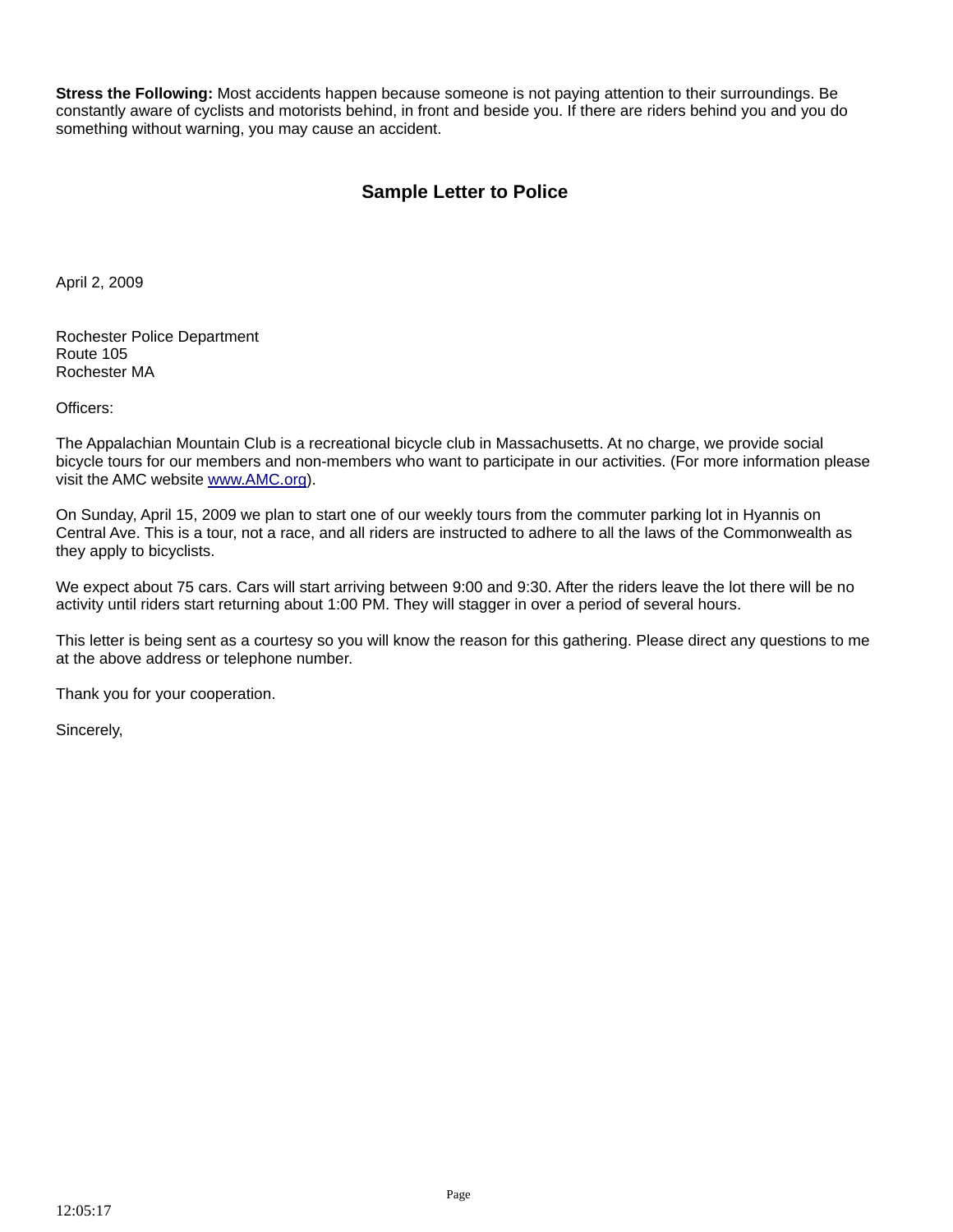# **CUE SHEET GUIDELINES**

#### **How to create a Cue Sheet**

It is imperative that you have ridden your route and are familiar with all the roads and the turns. The easiest method to create the cue sheet is to ride the route – by bike or car - with pen/paper and note the mileages, the actions, the street names and any outstanding landmarks. Alternatively, write down all the actions you can think of ahead of time, double spaced to allow insertions, and note the mileages using a pencil.

If you are using a spreadsheet, allow for a second column to place the distance to the next action. This is a simple formula outlined below.

| n   | в   | c    |
|-----|-----|------|
| 0.0 | 0.2 | text |
| 0.2 | 0.x | text |

The formula for cell A2 is [Cell A1 + cell B1] The formula can then be copied and inserted into every other cell in this column. The only exception is the top cell of the column.

Splits should be well defined, as should headings for the continuing routes (if all on one page).

The use of 2 columns and a horizontal space in the center makes the sheet easy to fold without obscuring any text. This also allows the page to be quarter folded and put in a pocket or half folded and inserted into a handle bar map pocket.

The syntax for cues should be as follows:

| Leg - distance from last cue                                       |
|--------------------------------------------------------------------|
|                                                                    |
| <b>Cue</b> - direction to turn, or not, one of: L, R, BL, BR, X, S |
| <b>R</b> Turn right                                                |
| <b>BR</b> Bear right                                               |
| <b>S</b> Straight                                                  |
| Dir - what to do, where, street names, etc.                        |
|                                                                    |

Notice the use of such terminology as "LEFT onto Concord Rd @ Stop sign @ T". This helps to avoid any confusion. There are four reference points - the mileage, the road name, the stop sign and the "T".

Also: "LEFT onto Glezen Lane by red house" if the red house is a good landmark to look for and can be seen way before the street sign.

Food stops can be inserted as well:

- 0.2 22.5 LEFT on Plymouth Post Road into Carver center
- 0.1 22.7 Bruegger's Bagel shop on right by supermarket
	- 22.8 End of ride

*After all, what kind of cyclist would pass up a good bagel shop at the end of a ride?*

You can also put on your cue sheet:

y Your name and contact info